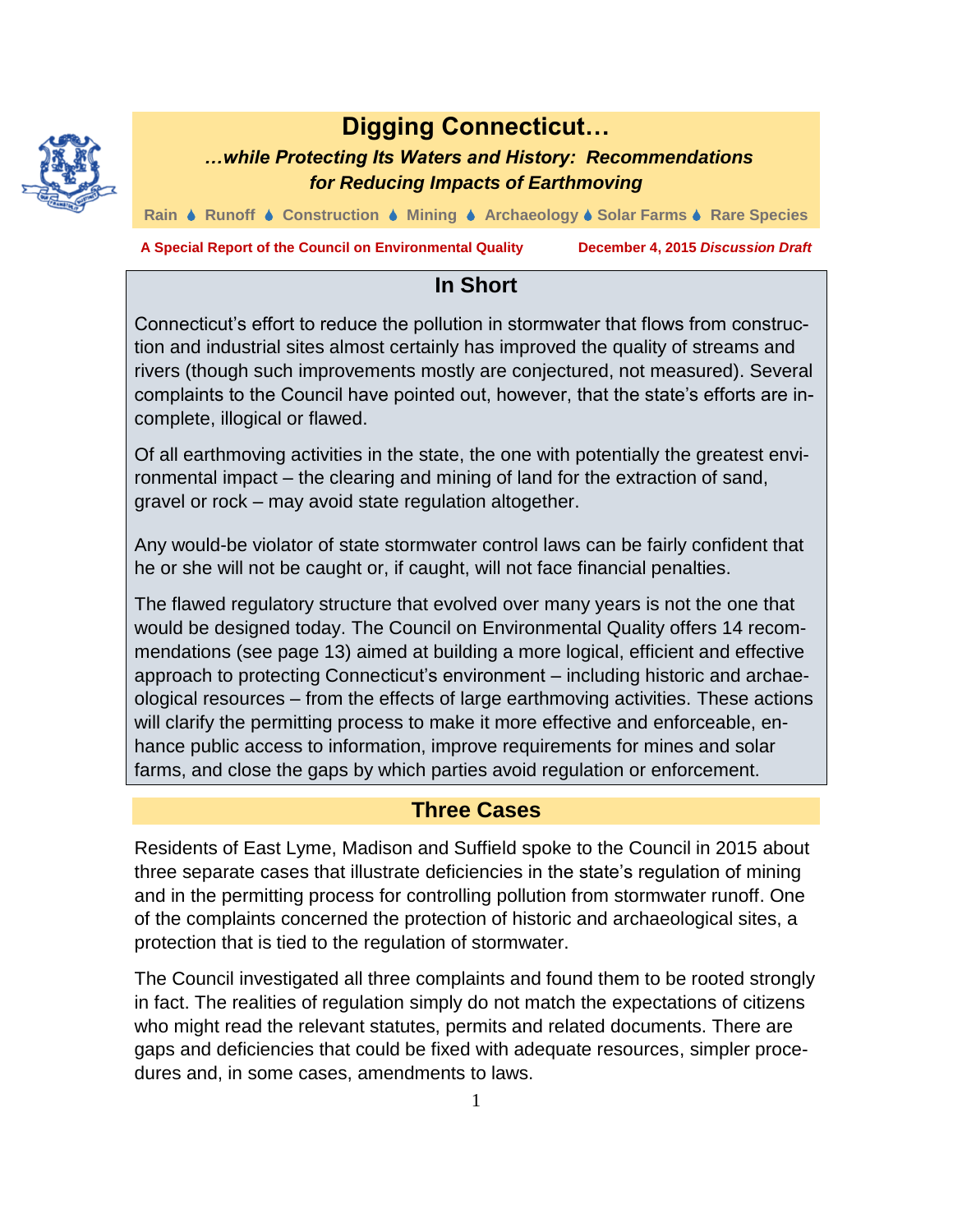Citizens presented detailed reports of the following incidents or cases:

- 1. During a spring rain, a surge of stormwater and sediment flowed from a solar-energy facility under construction, polluting and altering nearby streams.
- 2. Developers submitted inaccurate or incomplete information on archaeological and historic resources to obtain stormwater permits, with no consequences.
- 3. A company received approval to open a sand and gravel mine with no state input or oversight, despite its location over an important aquifer.

Because all the complaints concern the regulation of earthmoving activities, the Council decided to address all three in one report. Together, these cases reveal a pattern of common problems.

# **1. Washout: Lessons from Water Pollution at a Solar Farm**

A lot of rain fell on East Lyme in late March, 2014, but it was an amount (about four inches) that should be expected every few years.<sup>1</sup> To the dismay of neighbors, much dirt was washed into their streams from the site of a nearby solar energy facility that was under development. The streambed itself was changed. The pollution could have – should have – been avoided.

The solar energy project, exempt from local permitting requirements, received approval from the Connecticut Siting Council. It also was required to register for DEEP's General Permit for the Discharge of Stormwater and Dewatering

Wastewaters from Construction Activities (known more simply as the "Construction General Permit"). The general permit appears to limit construction to five acres at any one time:

> "Wherever possible, the site shall be phased to avoid the disturbance of over five acres at one time."

A close reading of that requirement, however, suggests that the phrase "wherever possible" counters the mandatory ("shall") nature of the requirement, even though, in a strict sense, most things are possible.

In any event, approximately 30 acres were cleared and graded, and the solar panels were

#### **Stormwater is…**

…the water that flows over the ground during a rain event, including water from melting snow and ice. What begins as rainwater picks up pollutants of all sorts as it flows over pavement, lawns and construction and mining sites on its way to the nearest stream.

Stormwater is the most common source of water pollution impairing Connecticut's streams.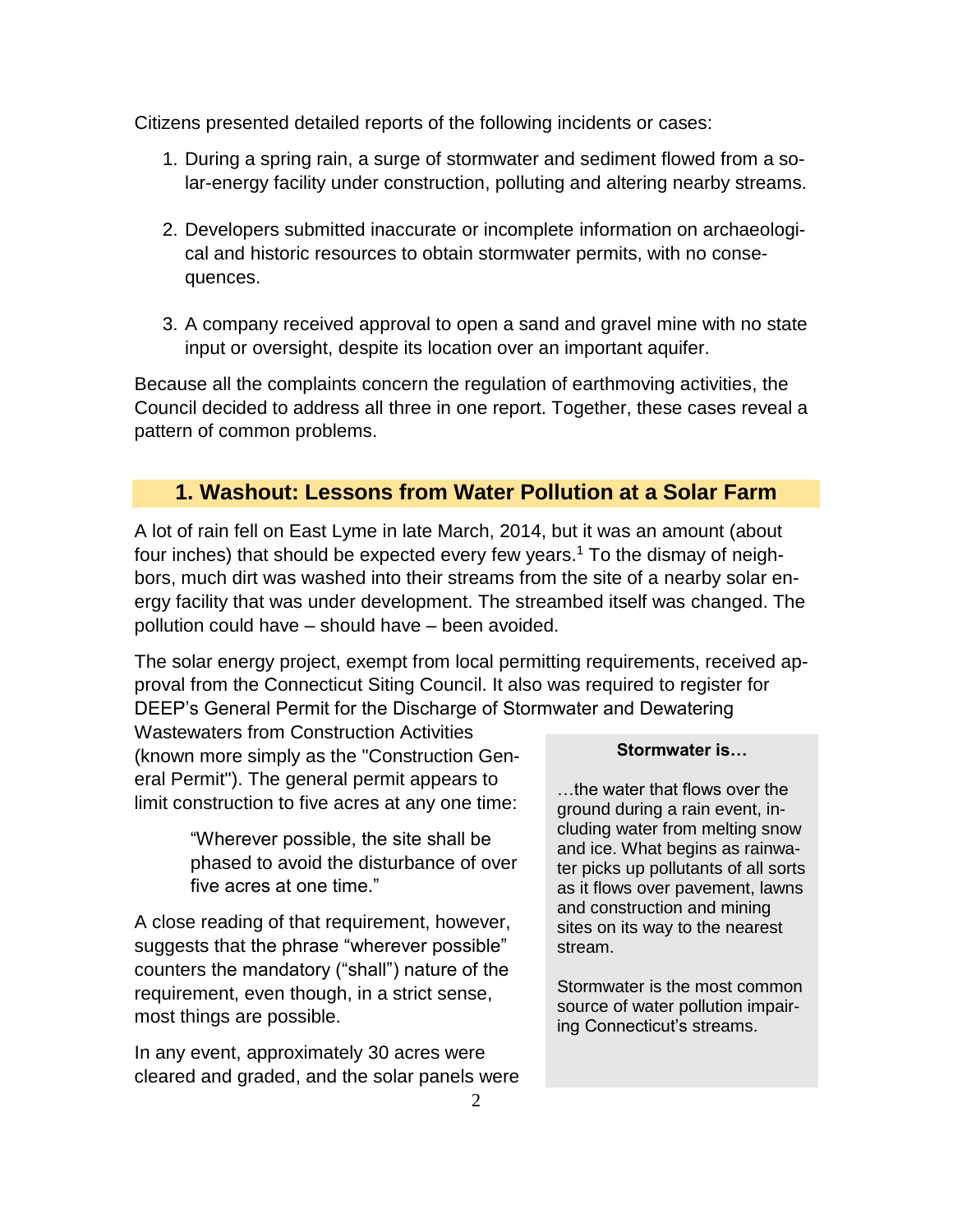#### **What Is a Registrant?**

#### *How General Permits Work*

This report refers to permit *registrants*, not applicants. This is because the developer, mining company or landowner who is subject to stormwater regulations usually is not required to apply for a permit. The permit is a general permit, which means that DEEP has already issued the permit for everyone who qualifies. The developer registers to be covered by the general permit, and in doing so agrees to abide by the terms and conditions of the general permit. (Some projects are too large to qualify for a general permit and so their developers must apply for their own individual permits.)

DEEP issues general permits for 55 categories of pollution, activities and structures. This use of general permits, as opposed to the bygone practice of requiring each regulated entity to apply for its own permit, generally is regarded as a big benefit for the regulated world. They also reduce the bureaucratic burden on DEEP; without general permits, the Department would be a grim mire of delayed permits numbering in the thousands.

DEEP updates and re-issues each general permit every five years or so.

Most of the general permits are essentially self-implementing for the regulated party: complete the paperwork and go. Some, such as the general permit for stormwater at construction sites, allow for limited public review and comment.

For general permits to yield their intended environmental benefits, there must be honesty among the registrants and enforcement capability within DEEP to bring the dishonest or confused into compliance. It is fortunate that honesty appears to be commonplace, as enforcement is in short supply.

erected on bare ground. The Siting Council inspected the site and concluded that the runoff from the panels and bare earth overwhelmed the stormwater controls.<sup>2</sup>

Five months later, DEEP issued a Notice of Violation. As noted elsewhere in this report, NOVs are informal enforcement tools that carry no penalty.

The Town of East Lyme, while lacking permitting authority, issued a cease and desist order because of the pollution of offsite wetlands and watercourses. The case extended for months, a considerable burden for a town and its residents who had no permitting jurisdiction over the project.

This example illustrates at least four weaknesses in Connecticut's regulation of stormwater: weak enforcement tools, no actual standards for turbidity, outdated rainfall expectations, and no provisions for the unique potential problems caused by large solar energy installations.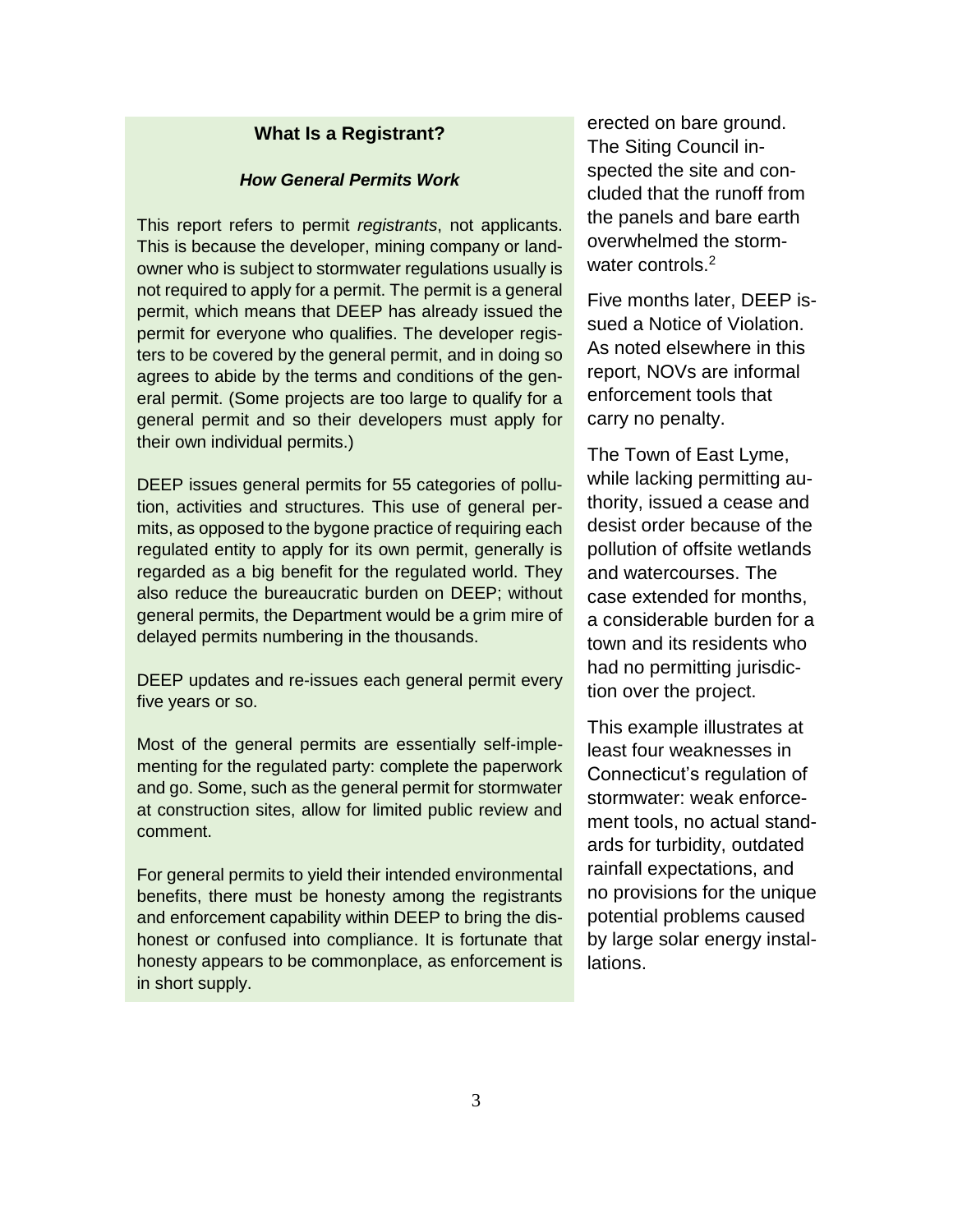#### **Weak Enforcement Tools**

The Construction General Permit was written and adopted to include mandatory requirements, but compliance borders on the voluntary. Penalties are assessed for violations only on the rarest of occasions, if ever. No registrations are revoked. Occasionally an alleged violator receives a Notice of Violation (NOV) which, though considered an informal enforcement tool, is more like an educational tool or a reprimand because it does not include a penalty. Usually, upon receipt of an NOV, the violator does what he or she should have been doing all along.

Registrants for the Construction General Permit are required to self-report problems to DEEP within five days of their occurrence, but such reporting occurs very rarely, if ever. The lack of such reports does not mean that compliance hovers anywhere near 100 percent. DEEP is required by the USEPA to inspect ten percent of registrants each year. Staff shortages in Federal Fiscal Year (FFY) 2015 required DEEP to lower that inspection rate to five percent.

Of the 21 sites inspected by DEEP in FFY 2015, violations were found at four. The sites with violations were inspected because of complaints or incomplete registrations. It is hard to extrapolate from such a small sample size. Nonetheless, if one assumes that some violations would not or could not be observed by third parties and therefore would not be reported, the data suggest that dozens of violations go undetected each year.

When DEEP discovers a violation, its enforcement options are severely restricted. The common enforcement tool is the NOV which, as stated above, carries no penalty. Going to court to seek a penalty is an extraordinary use of DEEP staff time that is seldom pursued for stormwater violations. Any would-be violator can be fairly confident that he or she will not be caught and, if caught, will not face financial penalties.

The Construction General Permit states that a registration can be revoked, but revocation does not occur. The statute that authorizes general permits (CGS Section 22a-430b(c)) can be interpreted to prohibit DEEP from revoking a registration for a general permit until it has issued an individual permit for the discharge, but there are other possible interpretations. (For example, it is possible that this restriction on DEEP's authority applies only when DEEP seeks to require an individual permit for a site, and not when DEEP seeks to revoke a registration for submitting false information.) Whether or not that law actually does limit revocation is a question that has not been tested.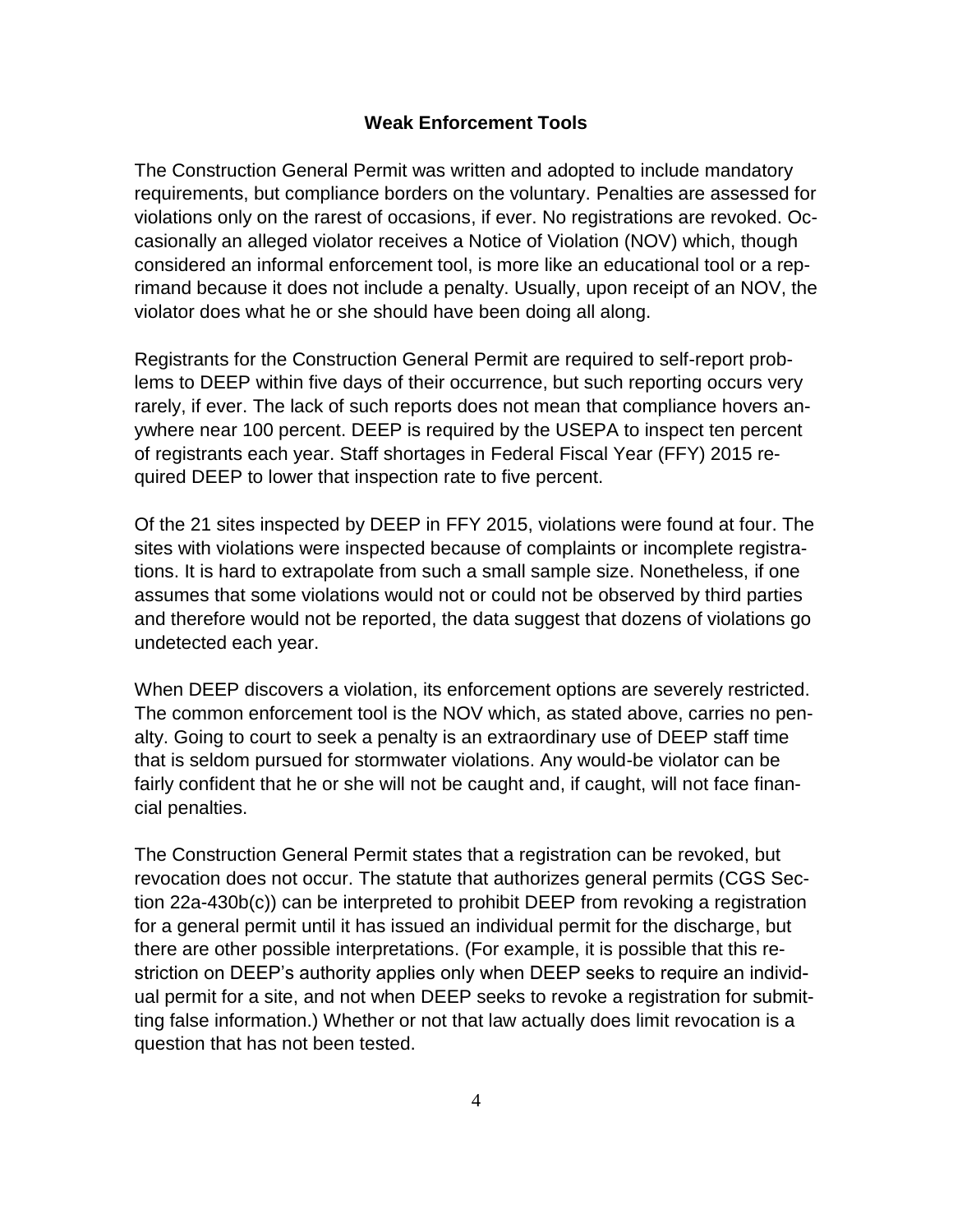Unless the law is changed to equip DEEP with an effective enforcement tool, compliance with the Construction General Permit will remain a voluntary endeavor.

### **Turbidity: No Limit**

Turbidity is a measure of the relative clarity or cloudiness of water. High turbidity (cloudiness) occurs when much soil or other material is suspended in the water.

A major purpose of stormwater management at construction sites is to reduce the amount of soil that is discharged to nearby streams. Permit registrants are required to monitor turbidity levels. How much turbidity is too much? There actually is no standard. The only violation would be for failure to monitor the turbidity levels, not for creating any excessive level of turbidity.

The United States Environmental Protection Agency issued numerical limits on turbidity in 2009 and repealed them in 2014, opting for an approach that, like Connecticut's, depends on best management practices for controlling turbidity. Nonetheless, but the potential for appropriate numerical limits still exists.

# **Breaking News** *It's Going to Rain*

The company developing a solar-energy facility in East Lyme wrote to DEEP to report that on March 30, 2014 the area experienced "unprecedented rainfall which subsequently caused an unforeseen erosion and sediment control event at the project area." Was it unprecedented and unforeseen? A review of rainfall records for New London County shows that it was far from unprecedented. The four or so inches that fell that day was surpassed by an inch or more during a storm four years before (to the day), which itself was not close to the record (seven-plus inches on September 21, 1961).

Unforeseen? Using the federal precipitation-frequency guidance in effect at the time, one should have been expecting four inches to fall in a day at least once every five years, and probably more often.

Further review of the record one-day rainstorms for New London County for each month of the year from 1941 to 2010 reveals that most (eight of twelve) of the record storms occurred since 1991.<sup>3</sup> Does this mean that rainfalls are heavier now than they used to be? In October 2015, this question was answered with an unequivocal "Yes!" Prior to October, engineers relied on a National Weather Service document that was published in 1961. Updated in October 2015, the data confirm what has been predicted by many: rainfalls are getting heavier, and heavy rains are becoming more frequent. In 1961, most of the state would have expected a four-inch oneday rainfall every five years or so; in some northwestern towns, that five-year storm would have brought less than four inches. Now, all portions of the state can expect the five-year storm to bring well over four inches and, in some northwestern Connecticut towns, close to five inches.

This significant increase in rainfall intensity has large implications for water quality, and especially for the control of pollution from stormwater runoff. And if predictions regarding climate change continue to hold true, rain in this region will intensify even more.<sup>4</sup>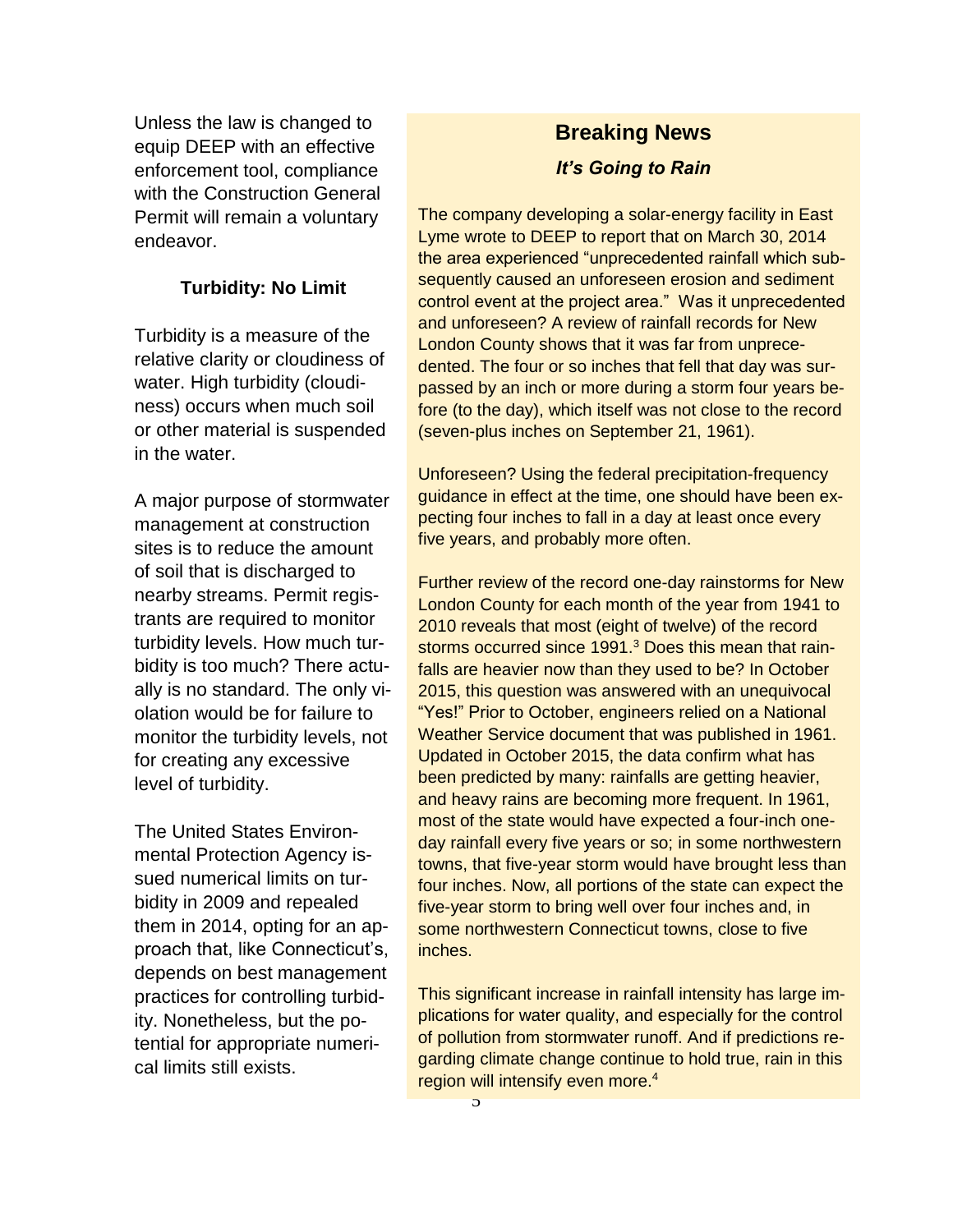### **Certifications Not Audited**

The credibility of general permits relies greatly on the certifications provided by registrants and licensed engineers (or other professionals). This is especially true for the Construction General Permit. The General Assembly charged DEEP in 2012 with auditing a percentage (10 percent was the goal) of such certifications and reporting the results to the General Assembly by 2014 (CGS 22a-430b(f)). That mandate has not been fulfilled; no report was completed.

#### **It's Not Always Sunny: the Runoff Problems of Solar Farms**

Large photovoltaic developments – commonly known as solar farms – are unique facilities that do not fit well into existing permit requirements. The few requirements imposed at present are not adequate.

The petition to the Connecticut Siting Council for approval of the East Lyme facility listed only two regulatory requirements: Siting Council approval and registration for the Construction General Permit. That was sufficient until it rained.

When the Siting Council was considering the petition for the East Lyme facility, it solicited the advice of DEEP, as it always does. Part of DEEP's recommendation reads, "DEEP recommends that adherence to the O&M Plan [Operation and Management Plan] be incorporated as a condition of any Council approval of this project and that the reports of the specified inspections be provided to the Council to verify that the on-going inspection and maintenance activities contemplated in Appendix F [Stormwater Management] are being carried out." The Siting Council declined to implement the recommendation. When asked, Siting Council staff stated that they did not wish to receive such reports, as they viewed DEEP as the agency with the expertise in stormwater. Siting Council staff nonetheless continued to inspect the project site for compliance with the approved plans, and in November 2015 noted several "concerns" that were required to be addressed by the site developer. Multiple visits from Siting Council staff and DEEP inspectors (as discussed on page 3) to a single project site constitute a significant deployment of resources that should be avoidable.

The 30-acre installation in East Lyme is just one among several solar farms being built as a product of state energy policy. Some solar farms, such as one approved in 2015 to be built in Sprague, would convert 134 acres of low-runoff woodland habitat into many acres of impervious surface (the solar panels) alternating with channels of low vegetation.5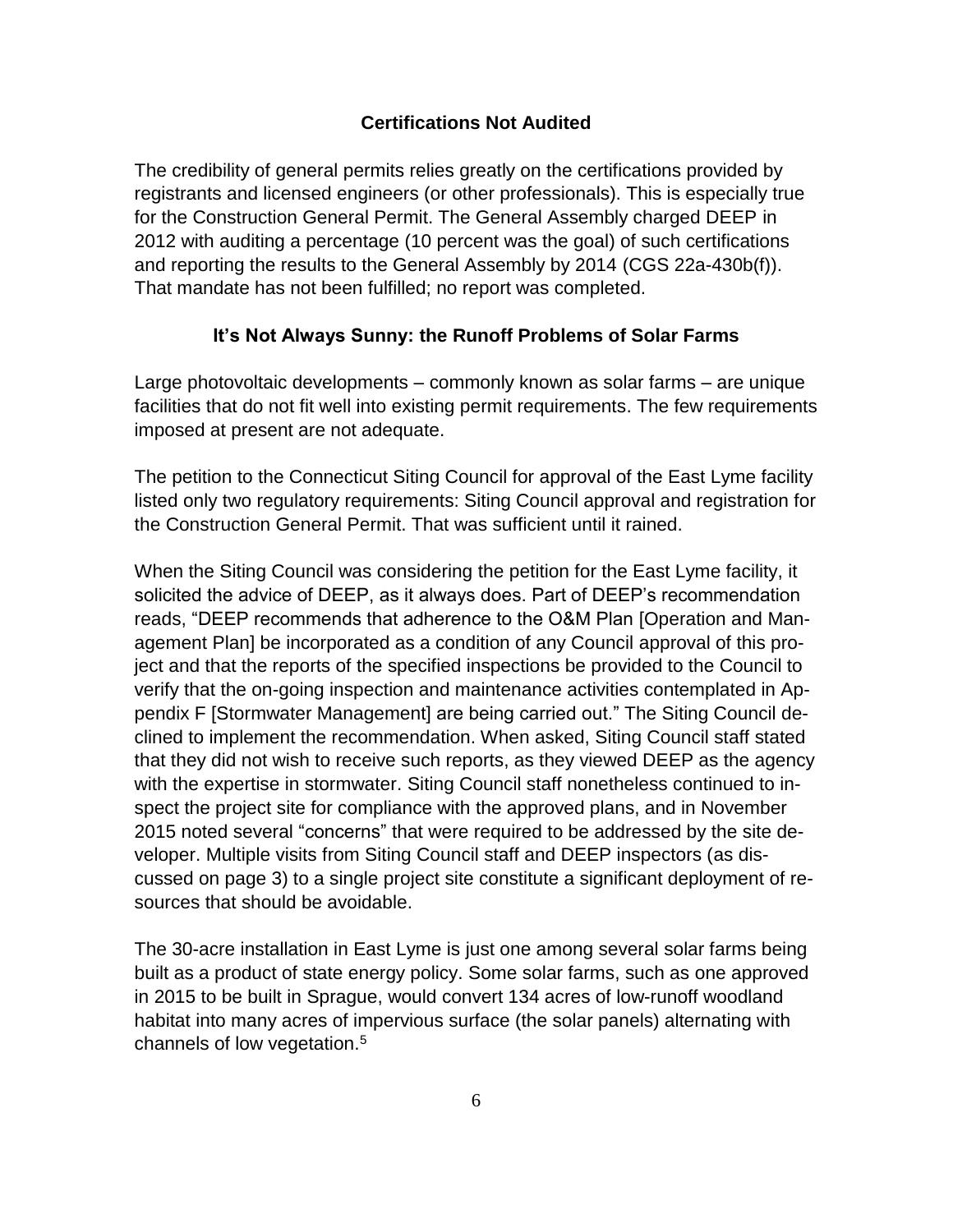Maryland and Pennsylvania agencies have published special guidelines for managing stormwater at solar farms. "The goal is to try to replicate the predevelopment condition after the construction is finished," states the latter. $6$ 



# **Maryland Department of the Environment Stormwater Design Guidance – Solar Panel Installations**

MDE "Revisions to Maryland's stormwater management regulations in 2010 require that environmental site design (ESD) be used to the maximum extent practicable (MEP) to mimic natural hydrology, reduce runoff to reflect forested wooded conditions, and minimize the impact of land development on water resources. This applies to any residential, commercial, industrial, or institutional development where more than 5,000 square feet of land area is disturbed. Consequently, stormwater management must be addressed even when permeable features like solar panel installations exceed 5,000 square feet of land disturbance."

# **2. Archaeology and Water Pollution: A Difficult Relationship**

The Construction General Permit requires registrants to certify that their projects will not imperil prehistoric or historic sites of interest or the habitat of rare species of plants and wildlife. The implementation of those requirements – especially the one for historic sites – is a loose and confusing patchwork of steps and checklists that does not actually mirror the language of the requirements. The opportunities for errors and misrepresentations are many and significant.

While enforcement is limited for water pollution violations, it is virtually nonexistent for failure to properly assess impacts to historic and archaeological sites. DEEP does not claim expertise in historic preservation or archaeology, and the State Historic Preservation Office (SHPO), within the Department of Economic and Community Development, is not charged with enforcement.

The Council was presented with examples of Construction General Permit registrations that would appear to inaccurately represent the potential impacts to historic and archaeological resources. Such misrepresentations could largely be avoided through a combination of greater transparency, tighter documentation, simpler requirements and, on rare occasions, some possibility of enforcement.

The review of archaeological resources in connection with stormwater regulation is complicated in its details. An example of an unexpected feature is the fact that the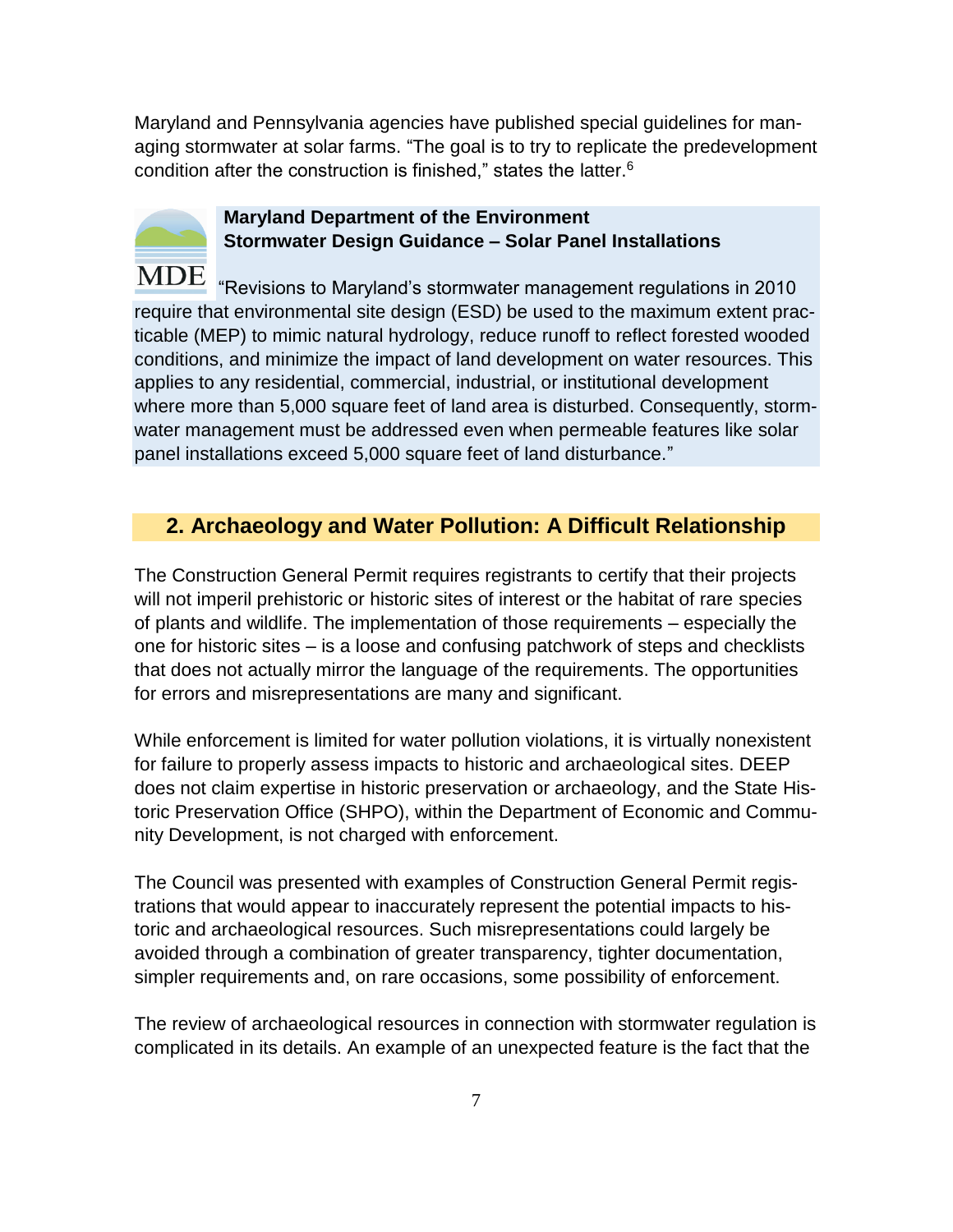presence of certain soil types alone will trigger the need for an archaeological review. These soil types occur near waterways where the probability of prehistoric human activity is relatively high. In some regards, this is not a complicated requirement, as soil types are ascertained more easily than some potential historic resources. Even so, the Council is aware of registrants presenting wrong information about soil types and avoiding the necessary detailed review.

Some of the misinformation in registrations can be tied to the complicated and unclear nature of the registration form, as well as of the entire permit. When approving the Construction General Permit in 2013, the DEEP Hearing Officer wrote,

"I note that the revised permit is 45 pages long plus 30 pages of incorporated attachments… The permit would benefit from a subsequent review from the perspective of readability and organization."

The Council reviewed registrations that answered "Yes" to "Verify that the site of the proposed activity [has] been reviewed for historic and/or achaeological resources," and then checked "No" for both "(a) The review indicates the proposed site does not have the potential for historic/ archaeological resources, OR (b) The review indicated historic and/ or archaeological resource potential exists and the proposed activity is being or has been reviewed by the Offices of Culture and Tourism." Note that a "No" response to (a) means that there IS potential for historic or archaeological resources, and thus the sequence of Yes and No's submitted by the registrant makes no sense. Is if confusion or evasion?

Transparency is important because of the large number of residents with knowledge of historic resources who could view the information online if the information was posted online as originally intended. The Construction General Permit states that registrations will be posted on the website along with the stormwater management plans if the latter are available electronically. However, registrations are not posted on the DEEP website. DEEP publishes a monthly *list* of registrations received (usually numbering between five and twenty). If a member of the public requests a listed registration to review, and that registration is for a project that was approved by a municipality, then DEEP in turn requests a copy from the registrant and makes it available to the requestor. Only then does the clock *start*  for the public review and comment period. This convoluted process, perhaps one of the most "un-LEAN" in all of state government, consumes DEEP staff time and delays development projects.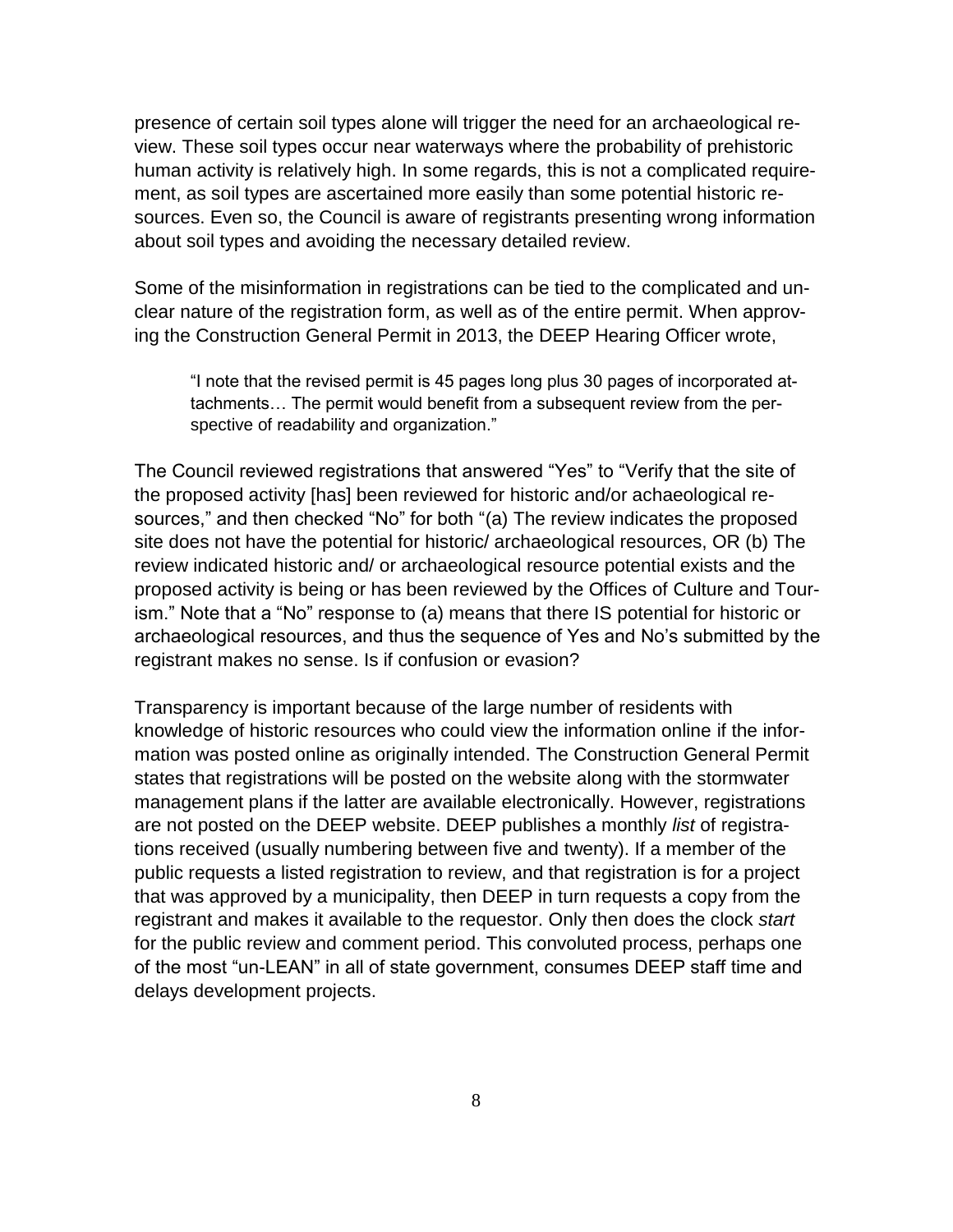There is some good news: After a long delay in deploying the necessary technology, DEEP now is receiving stormwater registrations electronically, which would in theory make posting on the website more efficient and likely to happen.

As noted above, the Construction General Permit states that a registration can be revoked for submittal of inaccurate information, but revocation does not occur.

If a registrant attempts to adhere completely to the spirit and letter of the permit, the exact outcome still can remain a mystery to state agencies and the public. If the registrant's initial "prescreening" concludes that there is some potential for impacts to historic or archaeological resources, the registrant is directed to contact SHPO and to indicate to DEEP that a review has been or is being conducted. There is no requirement to submit SHPO's ultimate recommendations to DEEP, nor does DEEP follow up to ascertain adherence to any such recommendations.

The requirement to consider potential impacts to historic and archaeological resources does not mesh well with DEEP's fields of expertise. Nonetheless, federal law (under which DEEP must regulate stormwater) requires such consideration, and all Connecticut state agencies have a statutory responsibility to

"review, in consultation with the Department of Economic and Community Development, their policies and practices for consistency with the preservation and study of the state's archaeological sites and sacred lands and sites. Such review shall include preparation of an **evaluation document** which specifies projects and programs requiring detailed consultation to identify and protect archaeological sites and sacred lands and sites." (CGS Section 10-387)

DEEP has not fulfilled the requirement to prepare such an evaluation document (as highlighted in the above statute). DEEP is not unique among state agencies in this deficiency. This point is revisited in the section below on mining.

#### **Stormwater, Rare Species and Archaeology: Does the Connection Make Sense?**

When a business plans to create or expand a facility, it must take steps to limit pollution to nearby waterways. Does it make sense that the business might also be required to hire an archaeologist and an ornithologist to assess potential impacts not directly associated with water quality? Yes, it makes sense, because DEEP is required to ensure, under various laws, that its programs are consistent with the preservation of historic resources and rare species. Presiding over the extermination of those resources would be a peculiar role for DEEP. Yet tying the study and protection of historic and biological resources to specific water pollution permits might be far from the most efficient path available.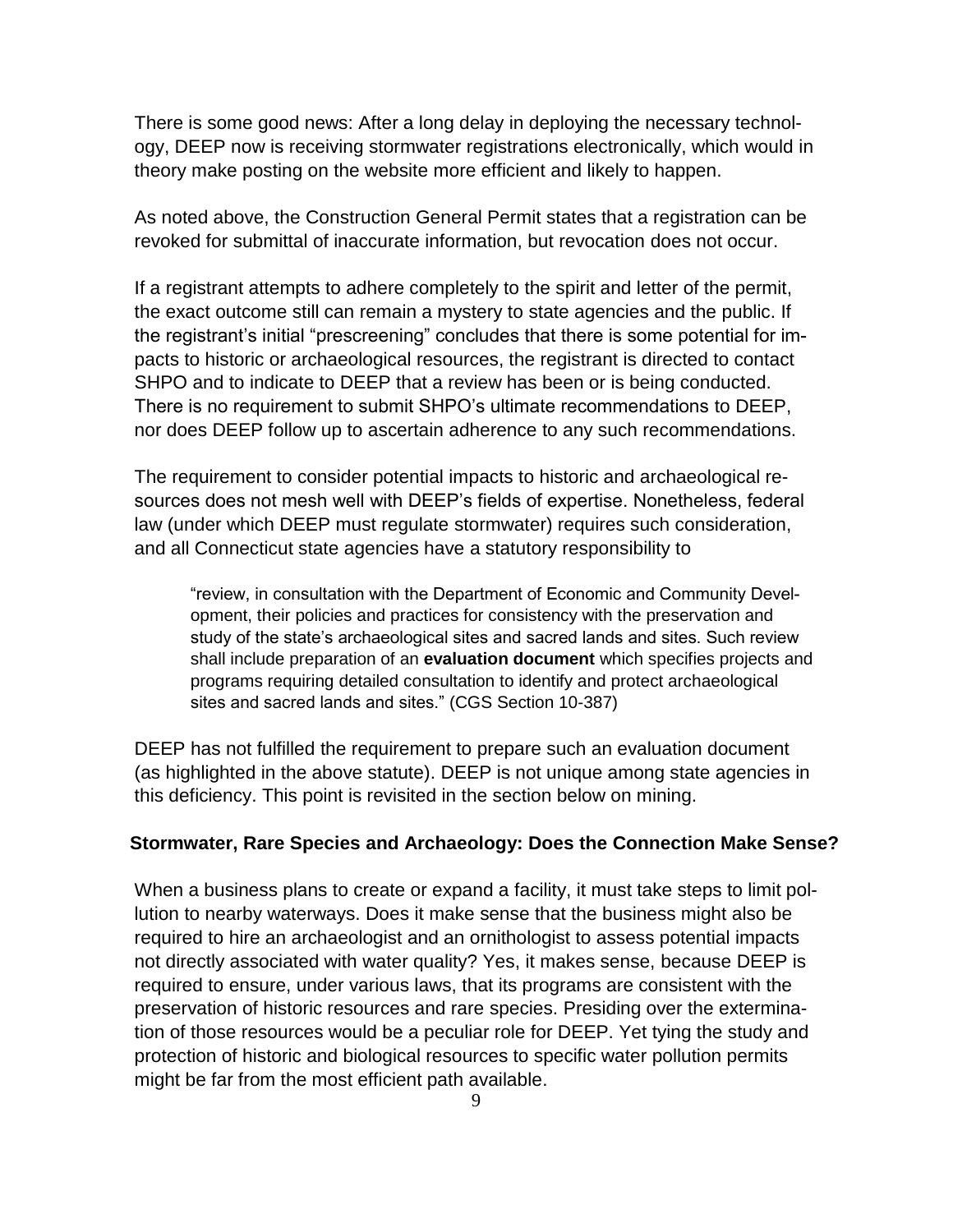#### **3. State Regulation of Mining Sites: Nothing Ado About Much**

A mining company can remove the vegetation and wildlife from dozens of acres of land lying over a significant aquifer, haul away the earth and obliterate archaeological artifacts with little or no state oversight and with no requirement to restore the land.

It was not intended to be so. Since 1972, The Department of Energy and Environmental Protection (DEEP) has had a statutory mandate to "provide for minimum state-wide standards for the mining, extraction, excavation or removal of earth materials of all types" (CGS Section 22a-5), but this has not been done.

*"…the water diversion act does not authorize the department's attempts to regulate the plaintiff's excavation activities."*

*Connecticut Supreme Court, 2015* <sup>8</sup>

Consequently, DEEP does not regulate mining directly and holds only a few modest tools that could minimize harm from mining. A tool that DEEP thought was available, the water diver-

sion act, was removed from DEEP's toolbox in July, 2015. The Connecticut Supreme Court ruled that "the water diversion act does not authorize the department's attempts to regulate the plaintiff's excavation activities."<sup>8</sup> At issue was DEEP's attempt to regulate the environmental effects of a mining excavation when the company applied for a water diversion permit. The Court said that DEEP's jurisdiction was limited to the diversion itself, not the effects of the mining operation, and DEEP could not require the applicant to provide such things as a plan to mitigate impacts to wetlands.

DEEP's other indirect regulatory tools are similarly limited. *Some* sand and gravel mines are required to register for the General Permit for the Discharge of Stormwater Associated with Industrial Activity (or more simply, the "Industrial General Permit"), which would require the mine to control and monitor the quality of the water that is discharged to waterways. The effect of this sole requirement is limited by three factors:

 Mines that do not comply. It appears that some active sand and gravel mines have not registered for the Industrial General Permit, but the Council cannot determine how many might be in violation of that requirement. There is no state census of sand and gravel mines. Such operations are required to register with the federal Mine Safety and Health Administration (MSHA). MSHA records indicate 46 active mines in the state. Of those, 13 have not registered for the Industrial General Permit. An operation that contains all of its stormwater on site would not be required to register, so absence of a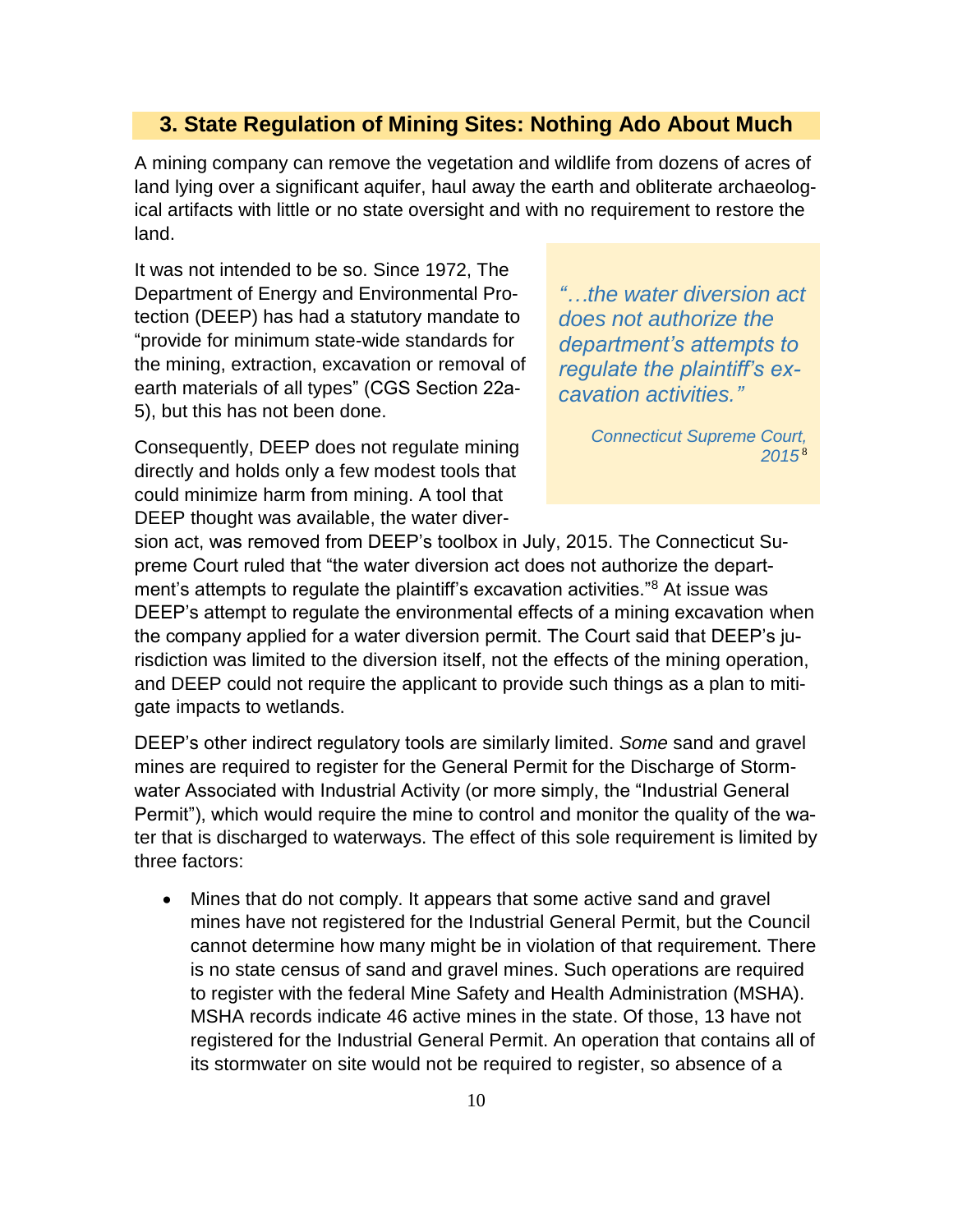permit does not necessarily mean the operation is in violation. Also, some mines apply for an individual permit, not the general permit (see *What is a Registrant?* on page 3). If a company is found to be operating without a permit, the consequences are likely to be minimal.

- Weak enforcement tools. Except in extraordinary cases, an alleged violator receives a Notice of Violation (NOV), which carries no financial penalty. The recipient of an NOV gets thirty days to respond. Fines are rare to nonexistent. DEEP does not have the authority to order a violator of general-permit requirements to cease and desist. In fact, if DEEP seeks to cancel an alleged violator's registration for a General Permit, its authority to do so might be limited by statute (see page 4).
- Mines with no need to register. If stormwater is not expected to leave the property, the mining company does not need to register for the Industrial General Permit. Many mines are depressions in the landscape; regardless of the acreage cleared, many of these mines require no state permit.

Where one finds high-yield aquifers that supply public drinking water, one often finds sand and gravel. However, mining of sand and gravel is not listed as one of the land uses that are regulated under state and municipal aquifer protection regulations. In the Suffield case, an interesting twist is the reliance on the underlying aquifer for public drinking water in Massachusetts but not in Connecticut. This year, DEEP added the cross-border aquifer to its statewide aquifer map "for informational purposes only." Again, even if an aquifer protection area were to be designated, any state regulatory obligations would not apply to removal of sand and gravel.

Other regulations that could apply to sand and gravel mines include limits on dust, but enforcement is undertaken only when a problem is observed; no dust permit is required in advance. Another is, in theory, a state-approved municipal river protection ordinance that would include "restrictions on earth-moving for mining or other purposes," but river protection is another program that exists only in statute. DEEP never completed the model ordinance which is mandated by statute:

"Model river protection ordinance. The Commissioner of Energy and Environmental Protection…shall prepare a model river protection ordinance…Such model ordinance may include, but need not be limited to, recommendations for…restrictions on earth-moving for mining or other purposes." (CGS Section 25-102xx)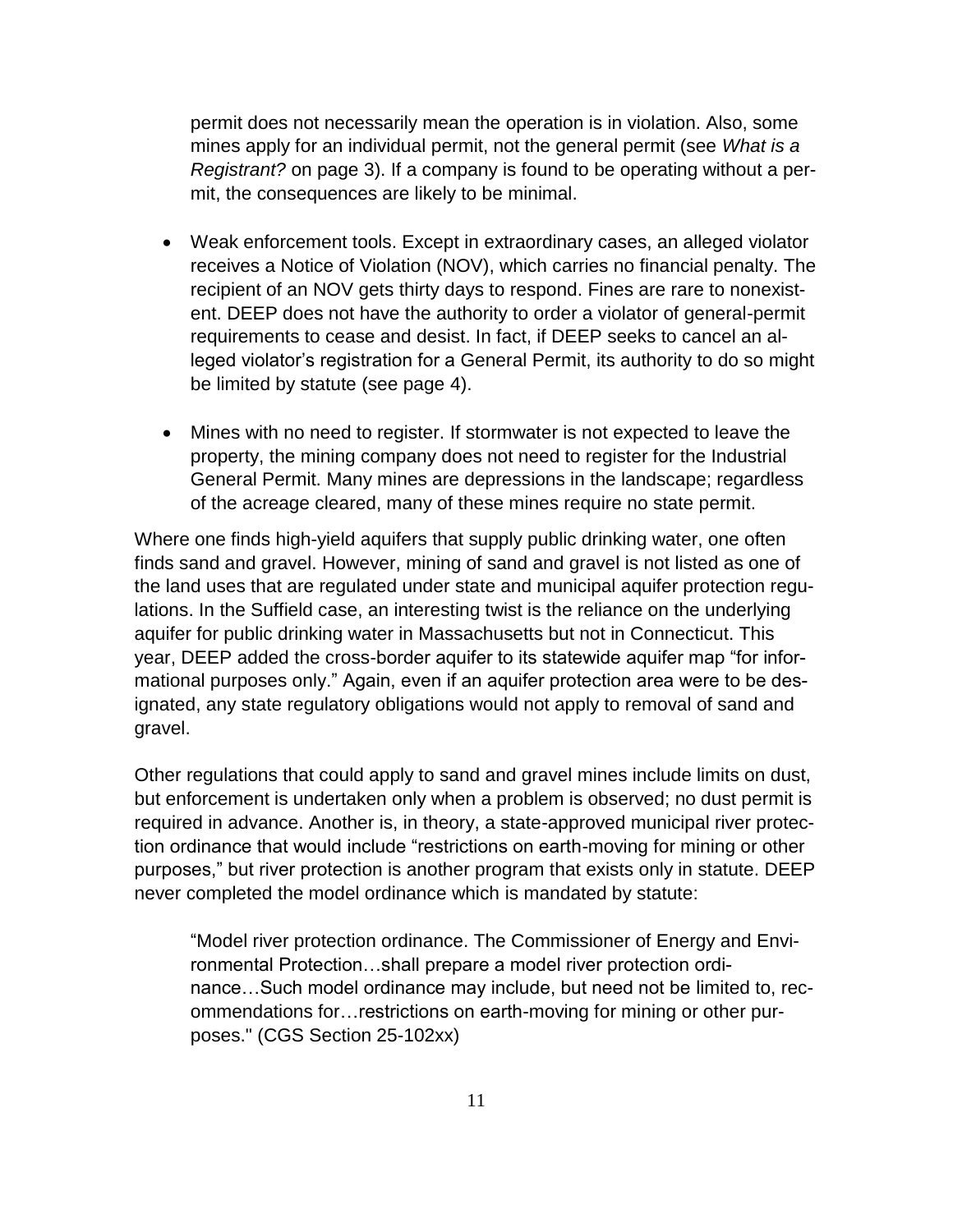#### **The Role of Towns in Regulating Mining**

In the 1990s, the Southwest [Connecticut] Conservation District prepared model municipal regulations for earth excavation activities. No one knows how many towns have adopted such regulations. Using federal grant funds administered by DEEP, the Rivers Alliance of Connecticut surveyed approximately 50 towns in 2007 and found that more than one in five said they did not have a regulation for excavation. For many proposed sand and gravel operations, municipal permit requirements, if any exist, would be the only such requirements. Information provided to the Council reveals that some towns which purport to regulate mining use an approach that is, at best, incomplete.

#### **Other States Regulate Mining**

New York, Maine, and Massachusetts are among the northeastern states that regulate mining with requirements to protect aquifers, restore wildlife habitat and/or minimize other impacts. New York requires restoration plans for all mines, and Maine has the following requirements:

- Registration with the Department of Environmental Protection
- Buffer and set-back requirements
- Maximum size restrictions (10 acres working)
- Drainage must be on site not to off site location
- Depth to water table cannot be less than five feet of cover
- Fuel storage must be inside a covered structure
- Reclamation must coincide with mining activity

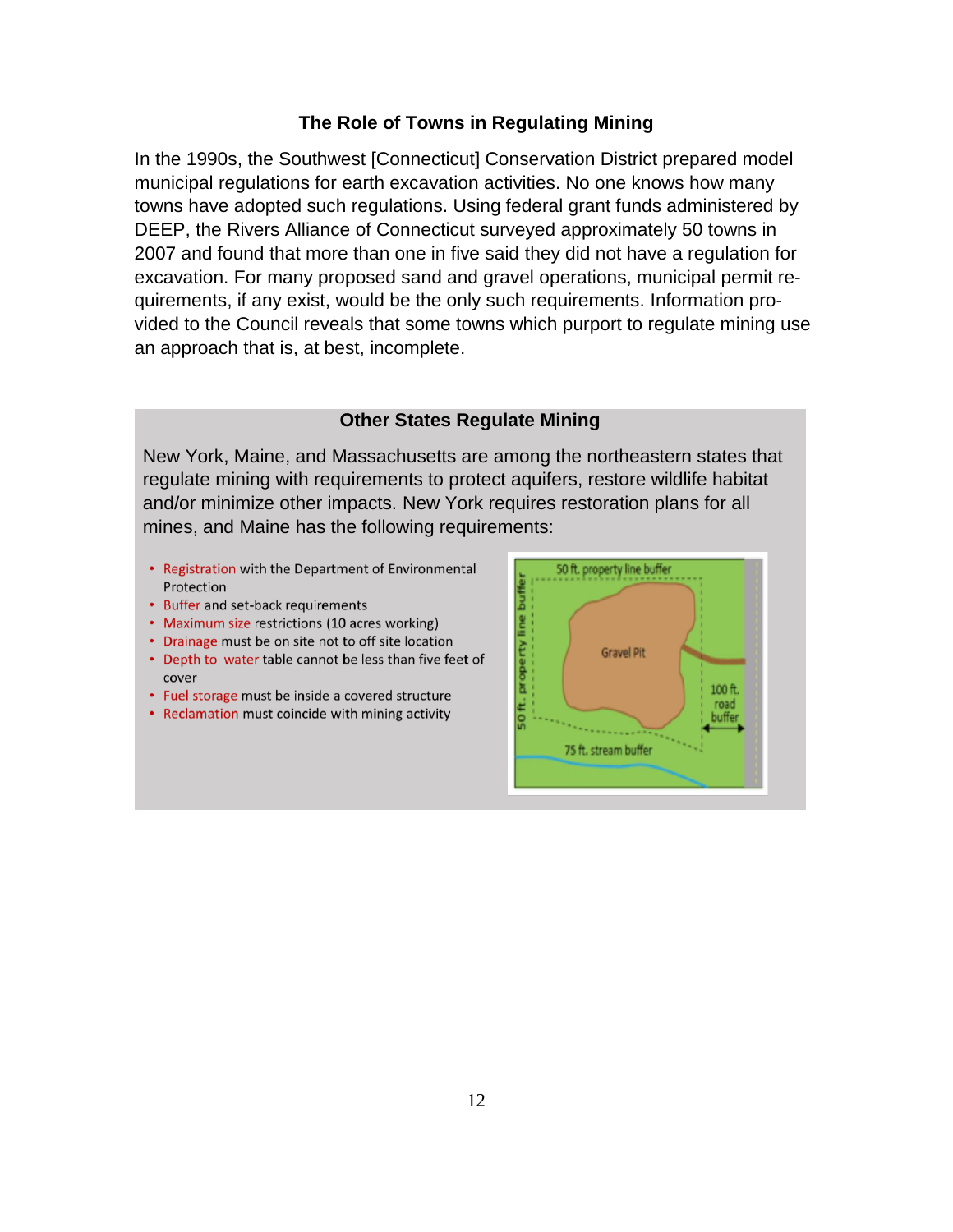# **Recommendations…**

The regulatory structure that has developed over many years is not one that would be designed today. The following recommendations are aimed at building a more logical, efficient and effective approach to protecting Connecticut's environment, including streams, historic and archaeological resources and rare species, from negative effects of large earthmoving activities.

### **…for Stormwater Permitting and Enforcement**

1. **Simplify and clarify the Construction General Permit**. Specifically, when this and other stormwater general permits are revised and renewed, DEEP should

- eliminate such phrases as "where possible" in conjunction with "shall," reduce in number the 75+ pages of the permit, and eliminate wording that requires a "no" to assert the affirmative in the checklist of the historic resources section,
- incorporate by reference the 2015 National Weather Service data on precipitation frequency to replace the 1961 data cited in the Construction General Permit, and
- include limits on turbidity (cloudiness) in stormwater discharges.

2. **DEEP should adopt a new general permit for solar farms** or adopt special guidelines for them under existing permits.

If DEEP concludes that it does not have sufficient authority to adopt this recommendation, the **General Assembly** should authorize DEEP to adopt such a permit.

3. **DEEP should adopt regulations for a new enforcement tool** (administrative penalties) that would create the possibility that violators of stormwater regulations might face and pay financial penalties without a protracted court case.

If DEEP concludes that it does not have sufficient authority to adopt this recommendation, the **General Assembly** should authorize DEEP to adopt such a tool.

# 4. **The General Assembly should authorize DEEP to order a violator of a general permit requirement to cease and desist**.

5**. DEEP should clarify its authority to revoke** the stormwater general permit registration if a registrant provides inaccurate information.

If DEEP concludes that it does not have sufficient authority to adopt this recommendation, the **General Assembly** should authorize DEEP to adopt such clarification.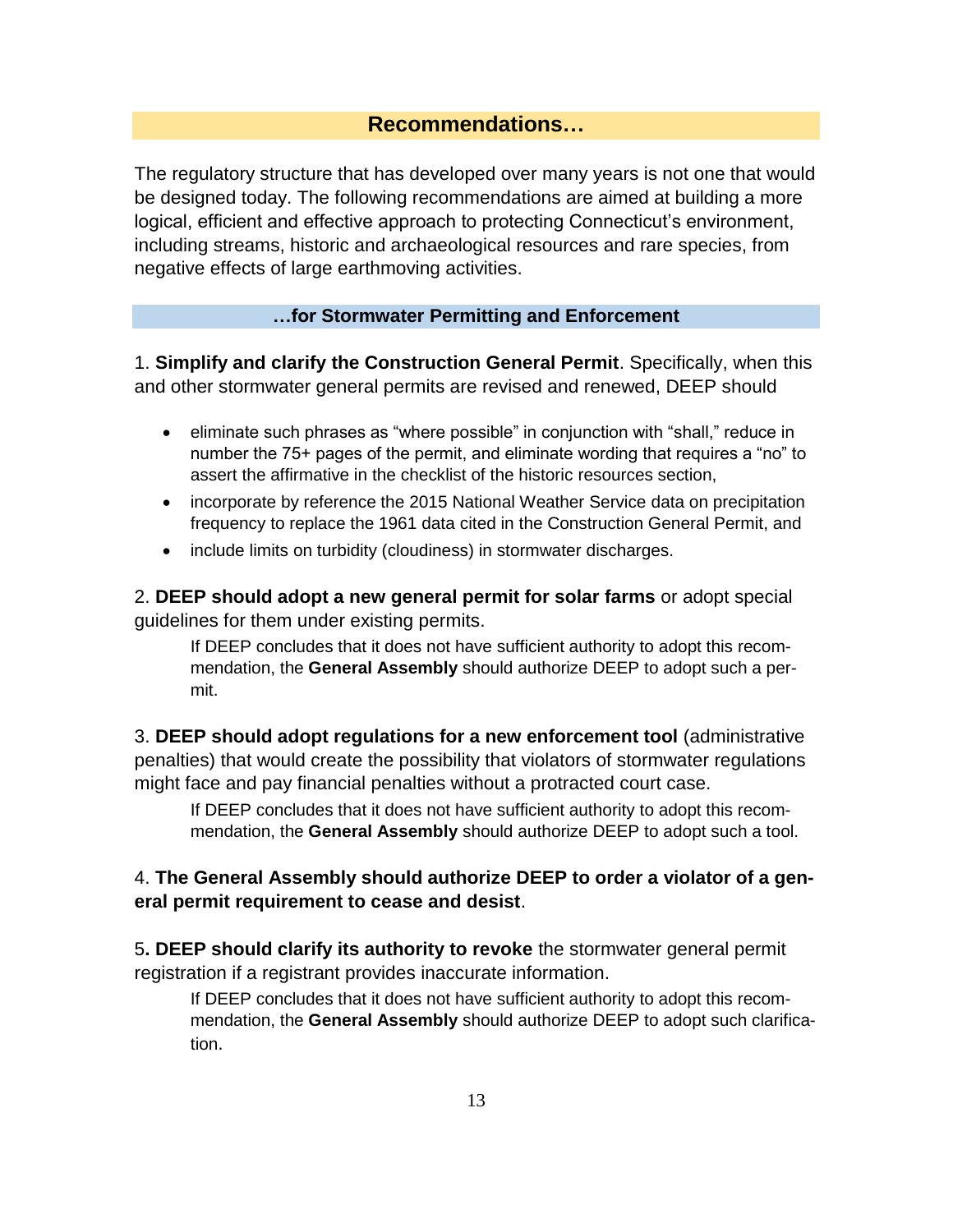# **…for Public Information**

6. **DEEP should post all stormwater general permit registrations on its website.**

7. **DEEP should post inspection results online**.

8. **DEEP should audit the veracity of ten percent of the certifications** submitted with Construction General Permit registrations, as required by CGS Section 22a-430b.

**…for Preventing Destruction of Historic and Archaeological Sites**

# *See also #14 Below*

9. **The Construction General Permit should be revised by DEEP to require that all registrations be reviewed by the State Historic Preservation Officer (SHPO),** and that the registration shall include the SHPO's conclusions.

If DEEP concludes that it does not have sufficient authority to adopt this recommendation, the **General Assembly** should authorize DEEP to adopt such a requirement.

10. **The Industrial General Permit should be revised by DEEP to include the same protections for archaeological and historic resources** that are included in the Construction General Permit (excepting sites where no earthmoving is involved).

If DEEP concludes that it does not have sufficient authority to adopt this recommendation, the **General Assembly** should authorize DEEP to adopt such a requirement.

11. **DEEP should fulfill its statutory obligation** (CGS Section 10-387) to determine which of its programs require "detailed consultation **to identify and protect archaeological sites**."

**…for Regulation of Mining**

12. **DEEP should fulfill its statutory obligation (CGS Section 22a-5) to develop minimum standards for mining.**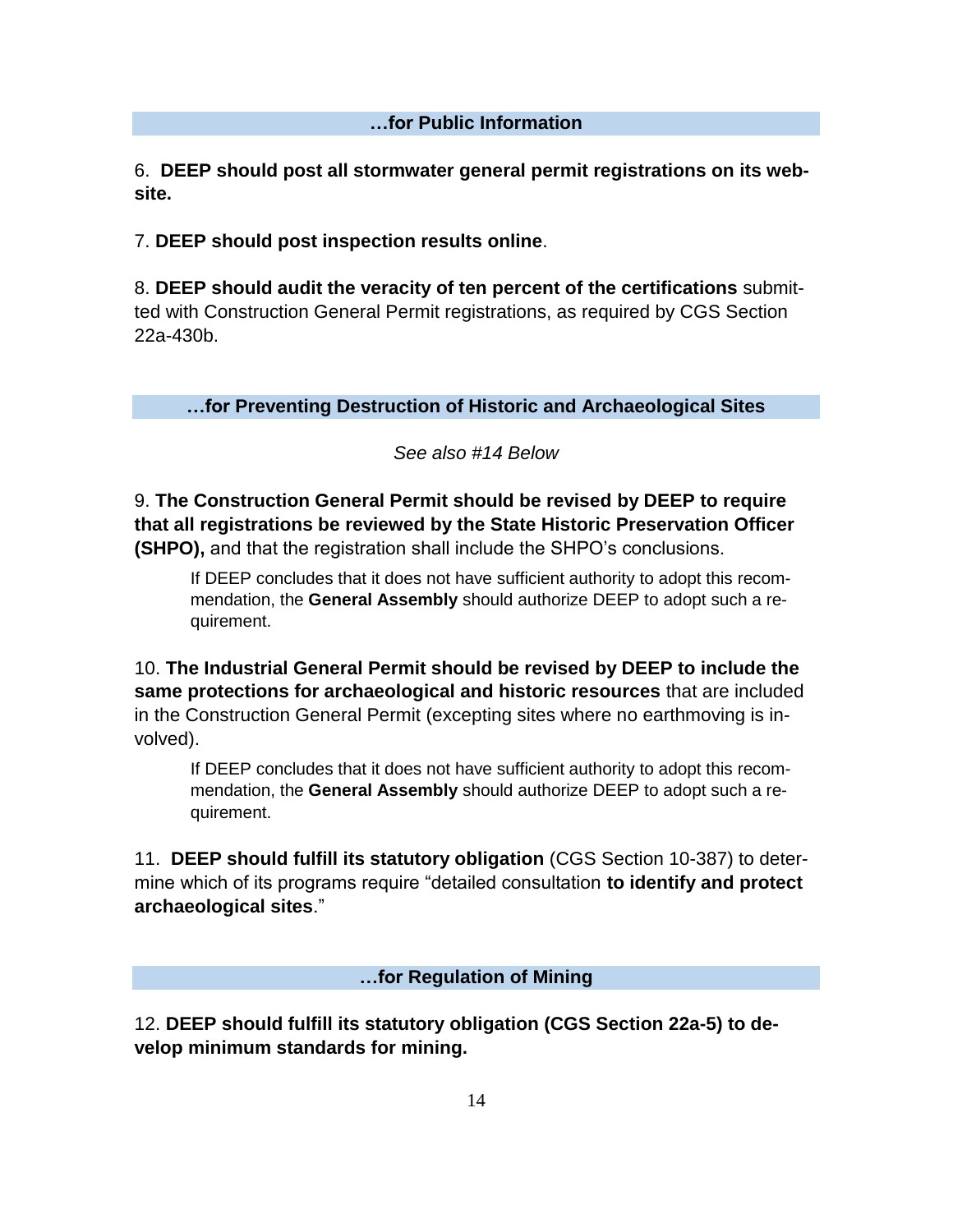13. **DEEP should adopt a new permit program for mining sites**, including sand and gravel mining, to implement the standards, and should remove mining from the Industrial General Permit.

The new permit should include provisions for review of archaeological, groundwater, surface water and ecological resources, unless another new process is used to regulate those impacts (see Recommendation #13, below).

If DEEP concludes that it does not have sufficient authority to adopt this recommendation, the **General Assembly** should authorize DEEP to adopt such a permit.

### **The Bigger Picture: Should Connecticut Separate Endangered Species and Historic Resources from Stormwater Permits?**

14. **The General Assembly should adopt meaningful protections for endangered species and historic resources as stand-alone statutes** as an alternative to the current process of imposing them only on registrants for stormwater permits and applicants for a few other permits.

#### **Notes**

1. According to an April 30, 2014 assessment prepared for the site developer by a consultant, 3.6 inches of rain fell on March 30, 2014. Slightly more than one inch had fallen on the previous day, for a two-day total of about 4.7 inches. The assessment is an attachment to the minutes of the May 5, 2014 hearing of the East Lyme Inland Wetlands Agency at [http://eltownhall.com/wp-content/up](http://eltownhall.com/wp-content/uploads/2014/03/May-5-2014-Show-Cause-Hearing-Minutes.pdf)[loads/2014/03/May-5-2014-Show-Cause-Hearing-Minutes.pdf](http://eltownhall.com/wp-content/uploads/2014/03/May-5-2014-Show-Cause-Hearing-Minutes.pdf) A November 21, 2014 evaluation prepared for an affected landowner by the Eastern Connecticut Conservation District puts the twoday total at "approximately 3.83 inches."

2. Letter from Connecticut Siting Council, April 7, 2014 at [http://www.ct.gov/csc/lib/csc/pendingpro](http://www.ct.gov/csc/lib/csc/pendingproceeds/petition_1056/pe1056-20140407-siteconditionsltr.pdf)[ceeds/petition\\_1056/pe1056-20140407-siteconditionsltr.pdf](http://www.ct.gov/csc/lib/csc/pendingproceeds/petition_1056/pe1056-20140407-siteconditionsltr.pdf)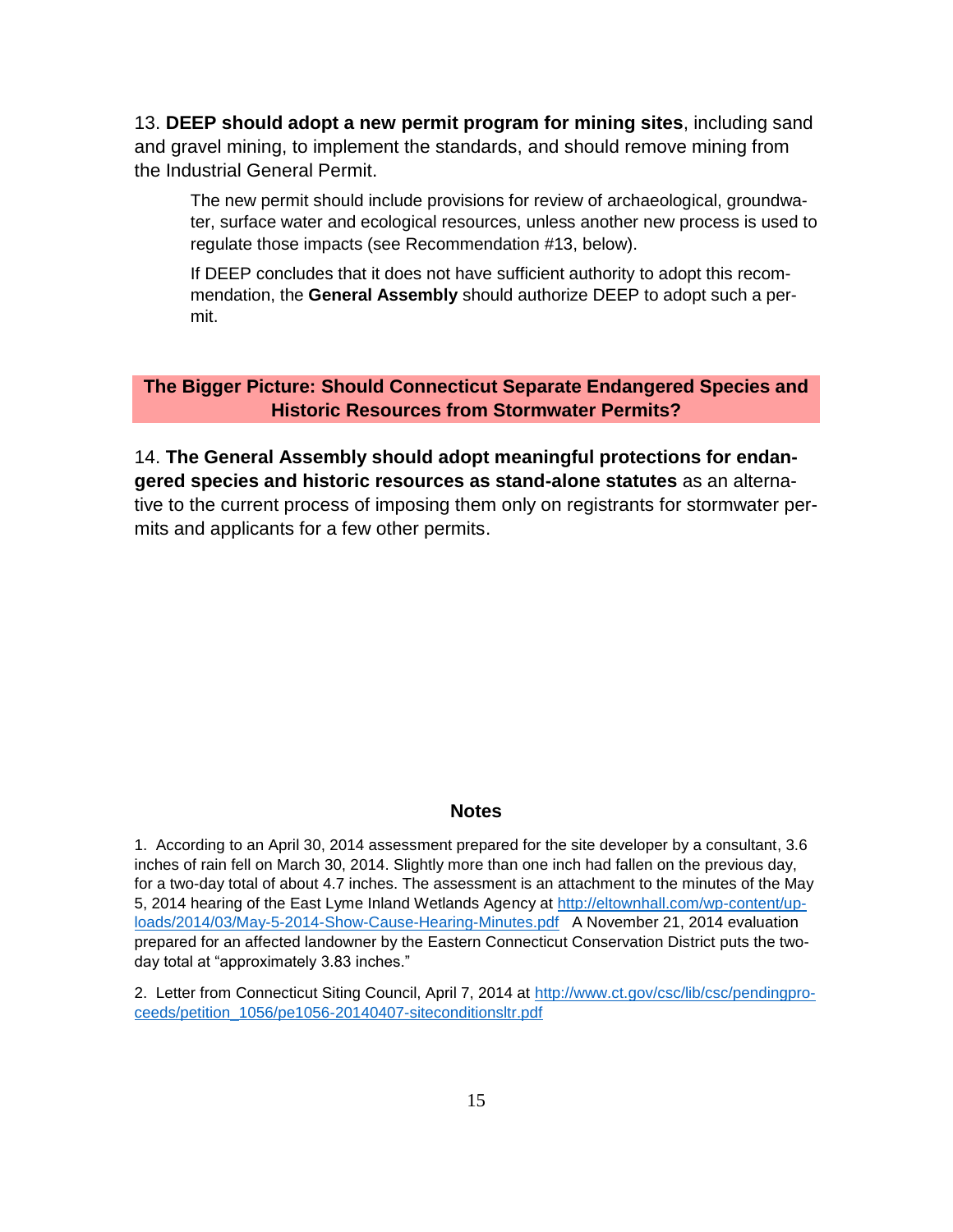3. The following are the heaviest one-day rainfalls recorded in New London County between 1941 and 2010 for each month of the year, as recorded at official weather stations.

U.S. Department of Commerce National Oceanic & Atmospheric Administration

Precipitation Daily Extreme Maximum By Month

| <b>POR For Element EMXP:</b><br><b>Connecticut / New London County</b><br>1941 to 2010 |                               |                                                           |
|----------------------------------------------------------------------------------------|-------------------------------|-----------------------------------------------------------|
| <b>Month</b>                                                                           | <b>Precipitation (inches)</b> | Location(s) / Date(s)                                     |
|                                                                                        |                               | 3.35 Jewett City (063857/99999): 01/24/1998               |
| 2                                                                                      |                               | 3.05 Colchester 2 W (061499/99999): 02/02/1973            |
|                                                                                        |                               | 5.54 Norwich Pub Utility Plant (065910/99999): 03/30/2010 |
| 4                                                                                      |                               | 4.28 Norwich Pub Utility Plant (065910/99999): 04/13/2004 |
| 5                                                                                      |                               | 4.31 Norwich Pub Utility Plant (065910/99999): 05/13/2006 |
| 6                                                                                      |                               | 6.30 Groton (063207/99999): 06/05/1982                    |
|                                                                                        |                               | 4.81 Norwich Pub Utility Plant (065910/99999): 07/02/2009 |
| 8                                                                                      |                               | 5.21 Norwich Pub Utility Plant (065910/99999): 08/19/1991 |
| 9                                                                                      |                               | 7.43 Groton (063207/99999): 09/21/1961                    |
| 10 <sup>1</sup>                                                                        |                               | 6.18 Norwich Pub Utility Plant (065910/99999): 10/15/2005 |
| 11                                                                                     |                               | 3.55 Pachaug Forest (066131/99999): 11/12/1947            |
| 12                                                                                     |                               | 4.24 Jewett City (063857/99999): 12/12/2008               |

Source: National Climatic Data Center at <http://www7.ncdc.noaa.gov/CDO/cdoextremesdata.cmd>

4. 2014 National Climate Assessment, U.S. Global Change Research Program at<http://nca2014.globalchange.gov/report/our-changing-climate/heavy-downpours-increasing>

5. "Site development would require the clearing of 134 acres of trees or the removal of approximately 21,130 trees with a diameter of six inches or greater…" Connecticut Siting Council Staff Report re: Petition No. 1178, September 17, 2015 at [http://www.ct.gov/csc/lib/csc/pending\\_peti](http://www.ct.gov/csc/lib/csc/pending_petitions/1_petitions_1144through1200/pe1178-dcltr-energy-sprague.pdf)[tions/1\\_petitions\\_1144through1200/pe1178-dcltr-energy-sprague.pdf](http://www.ct.gov/csc/lib/csc/pending_petitions/1_petitions_1144through1200/pe1178-dcltr-energy-sprague.pdf)

6. *Information to use in the Determination of Stormwater Management (SWM) Impacts for Solar Projects,* PA DEP SERO WSHD SW DR rev. 10/4/2011 a[t http://www.chesco.org/docu](http://www.chesco.org/documentcenter/view/7375)[mentcenter/view/7375](http://www.chesco.org/documentcenter/view/7375)

7. Kenneth M. Collette, Hearing Officer, Department of Energy and Environmental Protection, Proposed Final Decision in the Matter of the General Permit for Discharge of Stormwater and Dewatering Wastewater from Construction Activities, August 15, 2013, page 8, at [http://www.ct.gov/deep/lib/deep/adjudications/decisions\\_pdf/081513gpconstructionstormwa](http://www.ct.gov/deep/lib/deep/adjudications/decisions_pdf/081513gpconstructionstormwaterproposedfinaldecision.pdf)[terproposedfinaldecision.pdf](http://www.ct.gov/deep/lib/deep/adjudications/decisions_pdf/081513gpconstructionstormwaterproposedfinaldecision.pdf)

8. Tilcon Connecticut, Inc. v. Commissioner of Environmental Protection, 317 Conn. 628 (2015) at <http://www.jud.ct.gov/external/supapp/Cases/AROCR/CR317/317CR65.pdf>